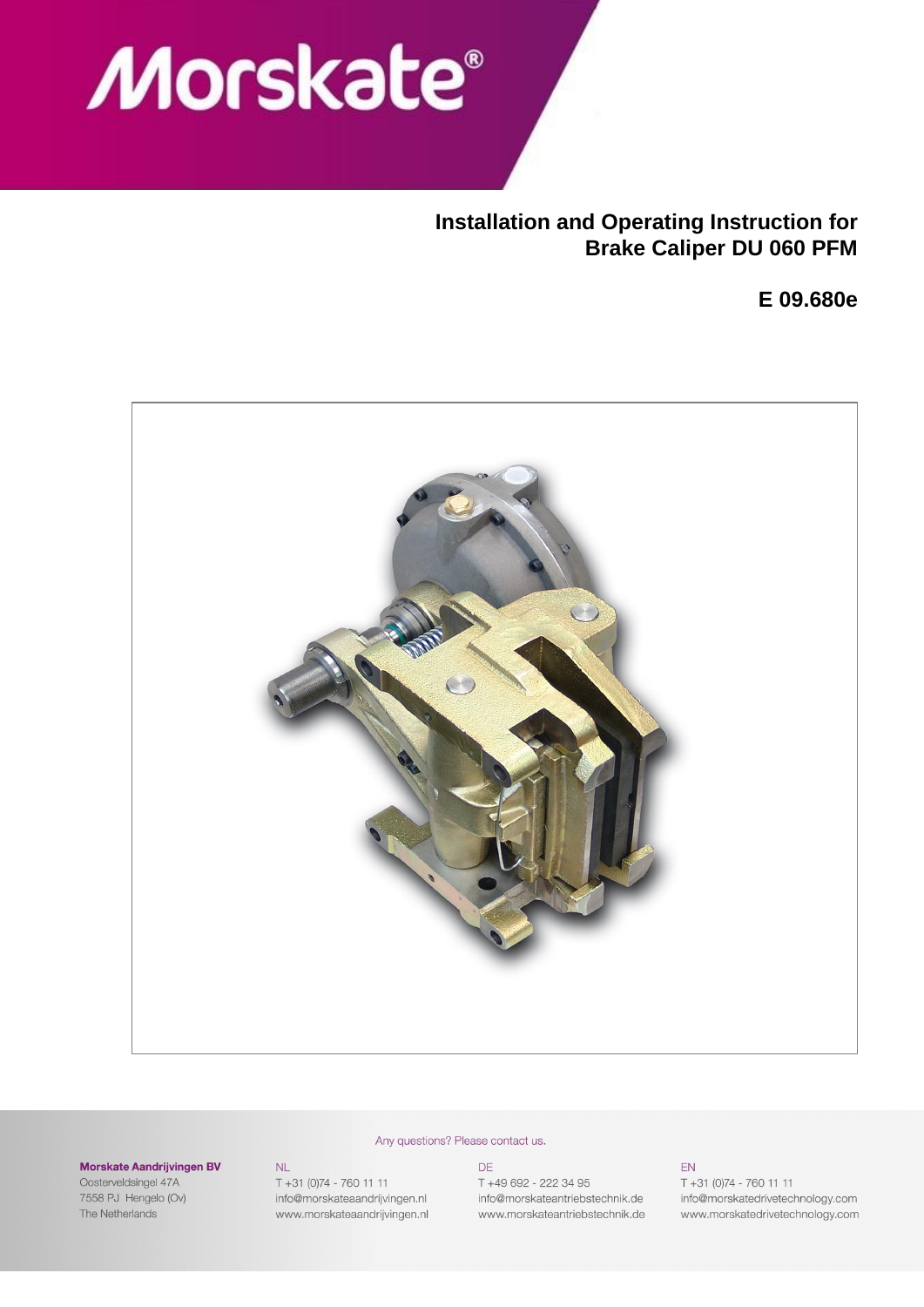| <b>RINGSPANN</b> | Installation and Operating Instruction for<br><b>Brake Caliper DU 060 PFM</b><br>pneumatically activated – spring released |          |             | IE 09.680 e |         |
|------------------|----------------------------------------------------------------------------------------------------------------------------|----------|-------------|-------------|---------|
| Date: 14.03.2013 | $l$ ssue : $7$                                                                                                             | draw: Su | checked: Ei | Pages: 13   | Page: 2 |

# **IMPORTANT**

Please read these instructions carefully before installing and operating the product. Your particular attention is drawn to the notes on safety.

These installation and operating instructions are valid on condition that the product meets the selection criteria for its proper use. Selection and design of the product is not the subject of these installation and operating instructions.

Disregarding or misinterpreting these installation and operating instructions invalidates any product liability or warranty by RINGSPANN; the same applies if the product is taken apart or changed.

These installation and operating instructions should be kept in a safe place and should accompany the product if it is passed on to others – either on its own or as part of a machine – to make it accessible to the user.

# **SAFETY NOTICE**

- Installation and operation of this product should only be carried out by skilled personnel.
- Repairs may only be carried out by the manufacturer or accredited RINGSPANN agents.
- If a malfunction is indicated, the product or the machine into which it is installed, should be stopped immediately and either RINGSPANN or an accredited RINGSPANN agent should be informed.
- Switch off the power supply before commencing work on electrical components.
- Rotating machine elements must be protected by the purchaser to prevent accidental contact.
- Supplies abroad are subject to the safety laws prevailing in those countries.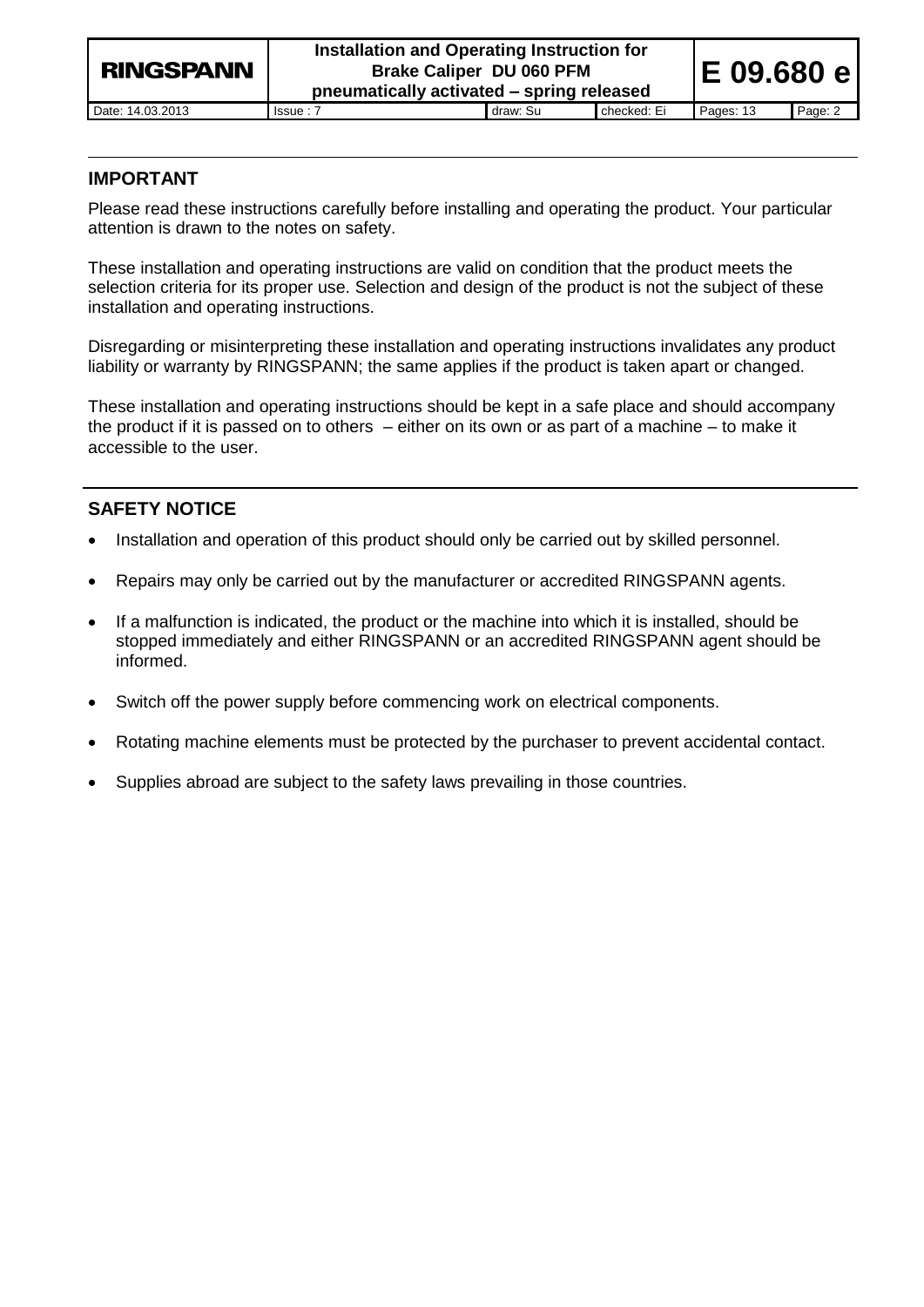Date: 14.03.2013 Issue : 7 draw: Su checked: Ei Pages: 13 Page: 3

**E 09.680 e**

# **Contents**

#### **1. General remarks**

- 1.1 General safety instructions
- 1.2 Special safety instructions

# **2. Configuration and function / Parts list**

- 2.1 Function
- 2.2 Markings
- 2.3 Drawing and parts list

# **3. Proper use / specified purpose**

- **4. Improper use**
- **5. Condition on delivery**
- **6. Handling and storage**
- **7. Technical requirements for safe and reliable operation**

# **8. Installation of the RINGSPANN brake caliper**

- 8.1 General instructions for assembly and installation
- 8.2 Installation
- 8.3 Setting the gap between the brake pad and brake disc

# **9. Commissioning**

9.1 Running in

# **10. Maintenance and repair**

- 10.1 General maintenance
- 10.2 Permissible brake pad wear and brake pad replacement
- 10.3 Brake stroke adjustment
- 10.4 Disassembly and replacement of consumable parts in the brake chamber

# **11. Installation of a inductive proximity switch**

- 11.1 Drawing and parts list: Mounting a inductive proximity switch
- 11.2 Electrical connection inductive proximity switch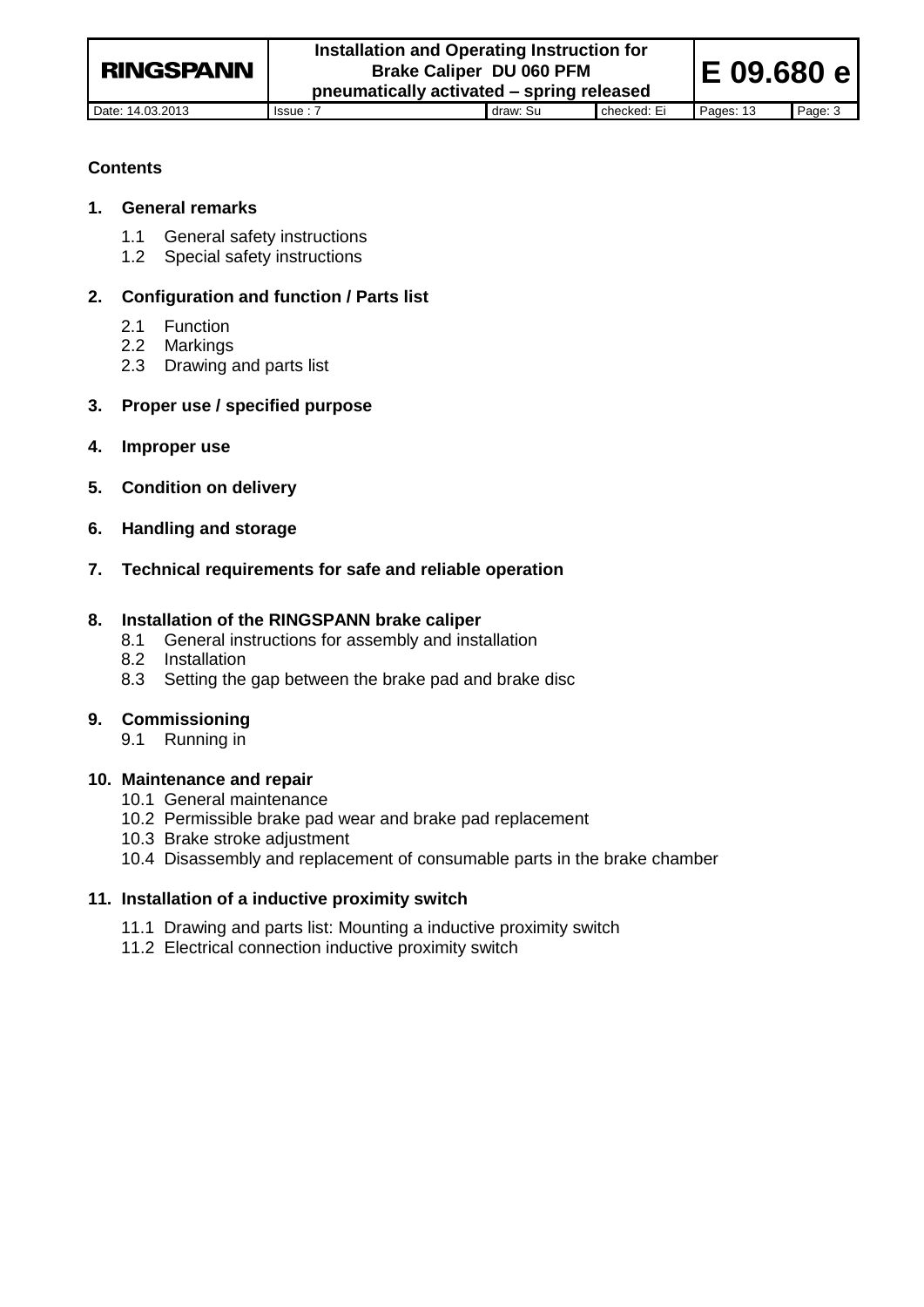Date: 14.03.2013 Issue : 7 draw: Su checked: Ei Pages: 13 Page: 4

# **1. General remarks**

The DU 060 PFM brake caliper are a machine component use to achieve safe and reliable braking of accelerated masses. Combined with a brake disc, the calliper forms a complete brake capable of securing machines and machine systems effectively.

By virtue of its universal design concept, it performs the following functions:

- As a holding/parking brake, it prevents inadvertent activation of an idle shaft.
- As a stopping brake, it quickly brings a rotating shaft to a standstill in the event of power failures or emergency system shut-downs, for example.
- As a control brake, it ensures adherence to a specific material traction force.

# 1.1 General safety instructions

Please read these installation and operating instructions carefully before installing and operating the brake caliper. Please refer also to the drawings in the various sections.

Switch off the drive unit before performing work on the brake.

# 1.2 Special safety instructions



**Danger to life and limb!**

**It is essential to secure the entire drive train against inadvertent starts during brake installation and maintenance. Rotating components can cause severe injuries.** 

**Therefore, rotating components (e.g. brake disc) must be secured by the operator to prevent accidental contact.**

# **2. Configuration and function / Parts list**

# 2.1 Function

Braking force is generated by pneumatic pressure. The brake caliper is released by spring force.

# 2.2 Markings

These installation and operating instructions apply to:

- the model DU 060 PFM, right-mounted brake chamber, see Fig. 2.1 in Section 2.3
- the model DU 060 PFM, left-mounted brake chamber.
- the model DV 060 PFM
- mounting on brake discs with thickness 25 or 40 mm.
- the version with holder for inductive proximity switch, with and without encoder
- various types of brake pads with and without wear signal cable in the brake pad.

Depending on the construction requirements is the caliper parallel (mounting face V) or in the right-angle (mounting face H) to the brake disc attached.

An identification plate with a 16-digit part number is affixed to the caliper. The precise design of the brake caliper is defined by this part number only.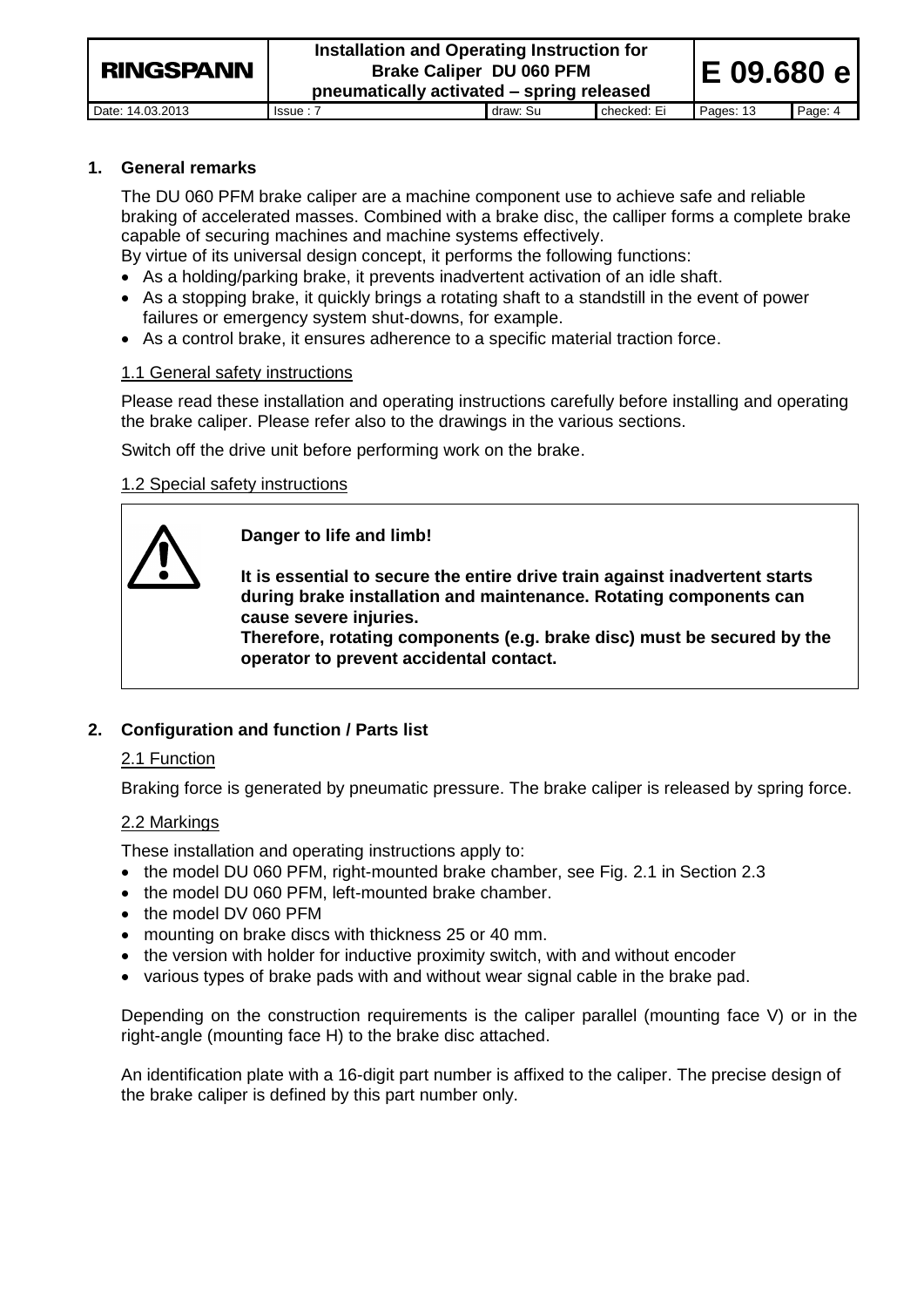# 2.3 Drawing and parts list



| Part           | Nomenclature                          | Quantity                | Part number          |
|----------------|---------------------------------------|-------------------------|----------------------|
| 1              | Brake chamber for DU 060 PFM          | 1                       | 3514.230.102.000000  |
|                | Brake pad BK 6800 (Standard)          |                         | 2472.040.025.A00102* |
| 2              | Brake pad BK 6905                     | $\overline{2}$          | 2472.040.025.A00103* |
|                | Brake pad BK 8006                     |                         | 2472.040.025.A00105* |
|                | Frame (25 mm brake disc thickness)    |                         | 2474.300.001.000000  |
| 3              | Frame (40 mm brake disc thickness)    | 1                       | 2474.300.003.000000  |
|                | Frame DV (25 mm brake disc thickness) |                         | 2474.300.004.000000  |
| 4              | Support bolt                          | 1                       | 2725.045.604.000000  |
| $\overline{5}$ | Grooved nut KM 9                      | $\overline{2}$          | 5130.045.002.000000  |
| 6              | Return spring                         | $\overline{2}$          | 2701.025.008.000000  |
| $\overline{7}$ | Grooved pin                           | $\overline{4}$          | 5236.012.004.000000  |
| 8              | Threaded pin M 6x16                   | 4                       | 5012.006.055.000000  |
| 9              | Lever                                 | $\overline{2}$          | 2475.320.001.000000  |
| 10             | Shaft                                 | $\overline{2}$          | 2714.025.601.000000  |
| 11             | Sliding bearing                       | 4                       | 5313.025.004.000000  |
| 12             | Wiper                                 | $\overline{4}$          | 5139.025.102.000000  |
| 13             | Threaded pin M 16x60                  | $\overline{2}$          | 5012.016.053.000000  |
| 14             | Hexagonal nut, self locking           | $\overline{2}$          | 5113.016.001.000000  |
| 15             | Swivel mount                          | $\overline{2}$          | 2476.206.001.000000  |
| 16             | Spring bracket for swivel mount       | $\overline{2}$          | 2701.157.001.000000  |
| 17             | Holding disc for brake pad            | $\overline{2}$          | 2771.018.103.000000  |
| 18             | Countersunk screw M 5x16 DIN 7991     | $\overline{2}$          | 5005.005.120.000000  |
| 19             | Sheet metal bracket                   | $\overline{2}$          | 2789.110.002.000000  |
| 20             | Hexagonal screw                       | $\overline{\mathbf{4}}$ | 5019.008.004.000000  |
| 21             | Disc 8,4 DIN 125-St                   | $\overline{4}$          | 5105.008.001.000000  |

\* Part number for 1 brake pad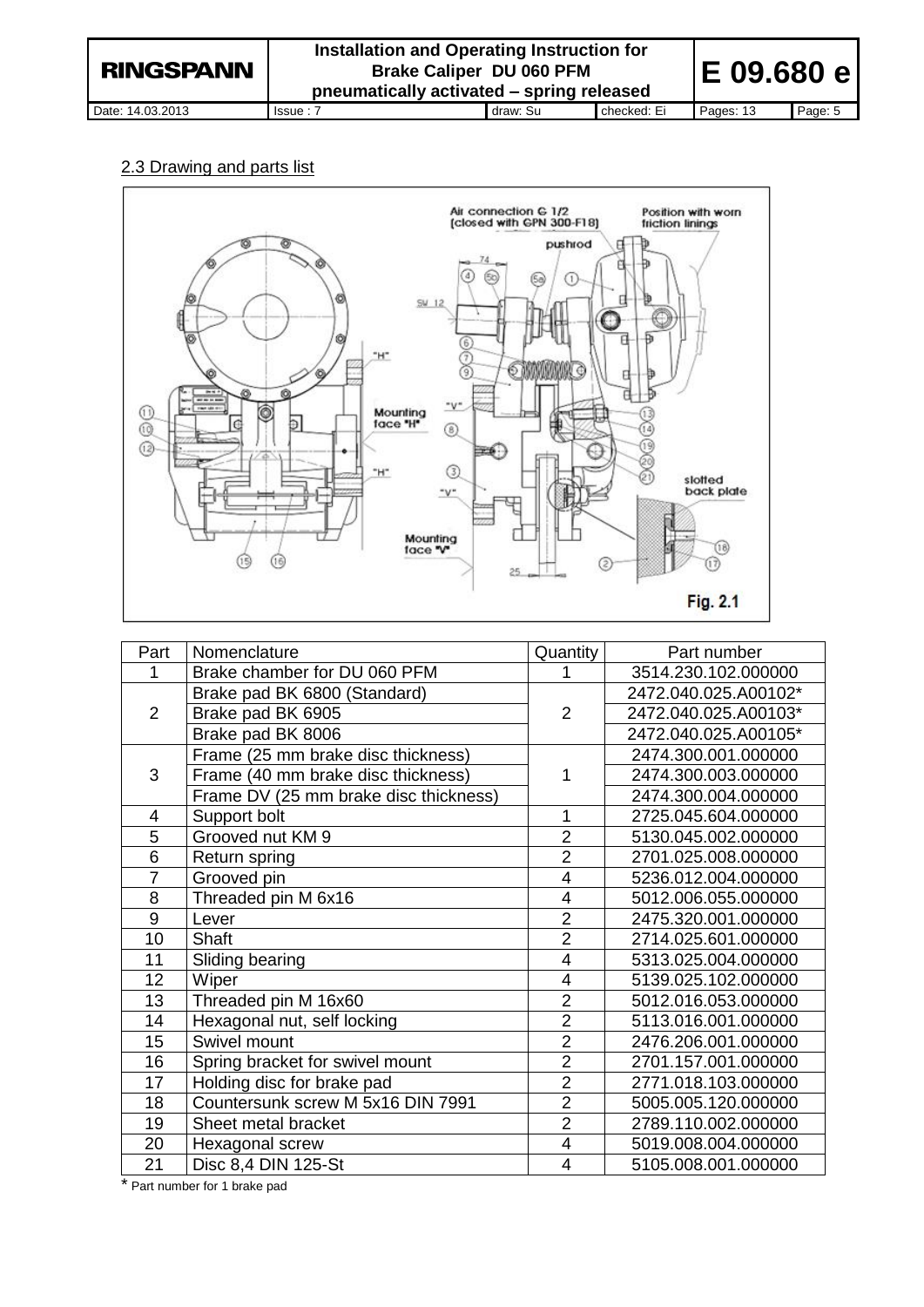# **3. Proper use / specific purpose**

The brake caliper may be used only in systems with max. 6 bar of pneumatic pressure and in accordance with the technical specifications.

The brake caliper is designed for use as a holding/parking brake, a stopping brake and/or a control brake. Other uses are improper and incompatible with the specified purpose. RINGSPANN assumes no liability for damages resulting from improper use. The risk is assumed by the user alone.

# **4. Improper use**

Operating the brake caliper under higher pressure than that specified in the technical specifications or with other media is prohibited. Unauthorized constructive modifications of the brake caliper are similarly prohibited. RINGSPANN assumes no liability for damages resulting from improper use. The risk is assumed by the user alone.

# **5. Condition upon delivery**

The brake caliper is delivered standard with a clamping gap of approx. 26 mm or 41 mm between the brake pads. (Brake disc thickness plus a distance of 0.5 mm as the air gap between the brake pads and the brake disc on both sides).

# **6. Handling and storage**

The brake is delivered with anti-corrosion protection and can be stored in an enclosed, dry space for up to 12 months. It is important to prevent condensation from forming. Moist storage areas are unsuitable. Brakes stored for longer than 12 months must be activated at least once in order to prevent seal adhesion.

# **7. Technical requirements for safe and reliable operation**

The brake caliper should be mounted to stabile, vibration-free machine components in order to ensure noise- and squeak-free braking.

# **8. Installing the RINGSPANN brake caliper**

# 8.1 General instructions for assembly and installation

Before installing the brake caliper, the brake disc must be cleaned with alcohol, e.g. ethyl or isopropyl alcohol or a water-based surfactant solution (soapy water, etc.).

When cleaning the brake disc with a thinner, acetone or a brake cleaning agent, it is important to ensure that neither these cleaners nor any cleaner residues come in contact with the brake pads. This is especially important in the case of brakes used only as parking brakes, as no dynamic braking operations take place during which thinner residues would be rubbed off the brake disc.



# **Caution!**

Oil and rustproofing residues reduce the friction coefficient and thus the transmissible braking torque substantially!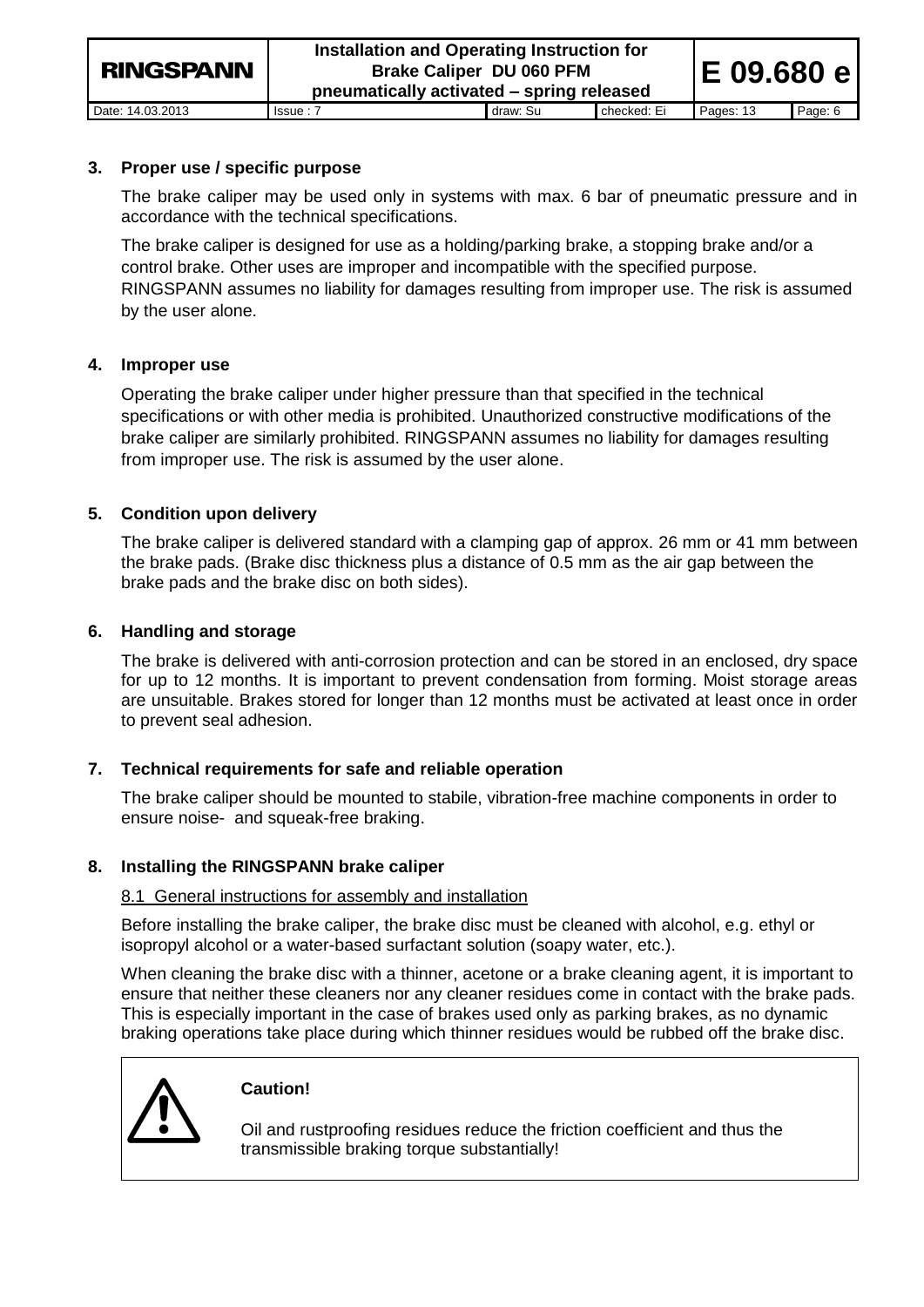**Installation and Operating Instruction for Brake Caliper DU 060 PFM pneumatically activated – spring released**

Date: 14.03.2013 Issue : 7 draw: Su checked: Ei Pages: 13 Page: 7

**E 09.680 e**

#### 8.2 Installation



#### **Caution!**

When mounting of the brake caliper may can not the brake chamber of the brake caliper to be supplied with compressed air.

During installation, it is essential to ensure that brake pads are centred and in full contact with the brake disc (the midlines of the brake levers must point to the centre of the brake disc). Maximum. permissible lateral brake disc wobble is 0.2 mm. Greater wobble may cause rattling and shaking of the brake unit.

The brake caliper is mounted to the machine component with 4 M16 screws (mounting face V) or 3 M16 screws (mounting face H); strength class 8.8. Screws must be tightened with a torque spanner (tightening torque 195 Nm).



# **Caution!**

Check to ensure that the brake disc rotates freely.

Check the following connections for tightness:

- brake caliper to machine component
- brake chamber to brake caliper lever arm
- support bolts on the brake caliper lever arm

Check the following for proper seal:

- brake chamber
- hose connection



# **Caution!**

The brake chamber has a G ½ (Whitworth pipe thread DIN ISO 228-1) compressed air connection. The compressed air connection must be effected with a flexible hose with a minimum diameter of 6 mm in order to prevent the impairment of pressure cylinder movement during operation. Operating pressure may range from 1 to 6 bar, depending on braking torque; maximum operating pressure 6 bar.

The pressure cylinder can be operated with oiled or unoiled compressed air. Compressed air must be filtered, dried and dehumidifies.

(solid material class 5 – impurities larger than 40 µm must be eliminated with the aid of suitable filters – pressure dew point  $+2^{\circ}C$ ). When using unoiled compressed air, please ensure that the compressed air contains on ozone, as ozone will cause more rapid aging of the diaphragm.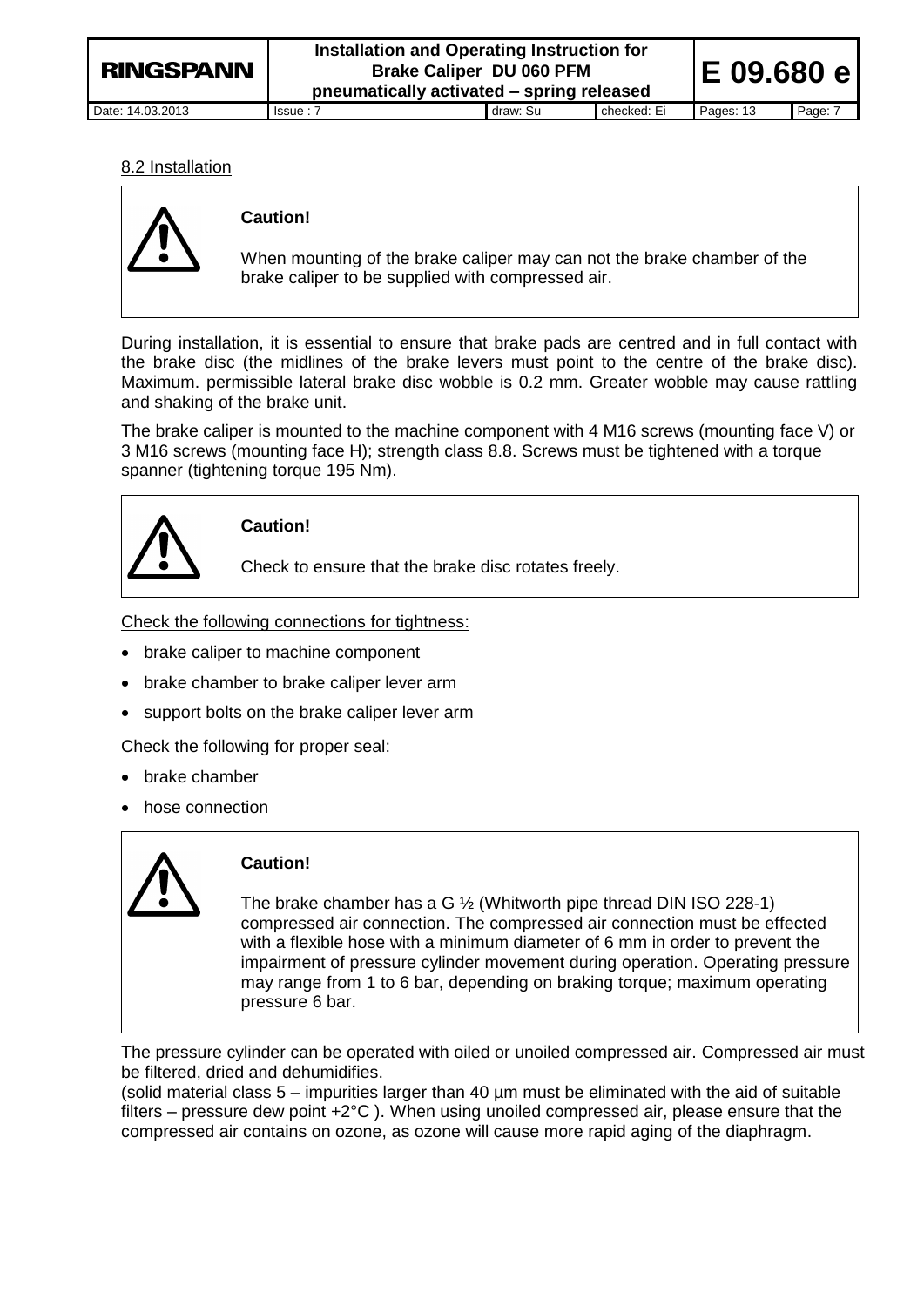| <b>RINGSPANN</b> | Installation and Operating Instruction for<br><b>Brake Caliper DU 060 PFM</b><br>pneumatically activated – spring released |          |             | IE 09.680 el |         |
|------------------|----------------------------------------------------------------------------------------------------------------------------|----------|-------------|--------------|---------|
| Date: 14.03.2013 | Is sue: 7                                                                                                                  | draw: Su | checked: Ei | Pages: 13    | Page: 8 |

The following oils are recommended for use in the maintenance units when oiled compressed air is used:

| Suitable oils        | Viscosity at $20^{\circ}$ C (mm <sup>2</sup> /s) |
|----------------------|--------------------------------------------------|
| Avia Avilub RSL 3    | 34                                               |
| BP Energol HLP 40    | 27                                               |
| ESSO Spinesso 34     | 23                                               |
| Shell Tellus Öl C 10 | 22                                               |
| Mobil VAC HLP 9      | 25,2                                             |

Air volume: At full piston stroke, (maximum brake pad wear and no stroke adjustment via the support bolts) the max. air volume is 2 000  $\text{cm}^3$  /Hub.

> In new condition (no brake pad wear) approx. 280  $\text{cm}^3$ . (see our publication No. 46)

8.3 Setting the gap between the brake pads and the brake disc



# **Caution!**

The brake chamber of the brake caliper when may be set the air gap between the brake pad and the brake disc is not supplied with compressed air.

The brake caliper is set by the manufacturer to the required gap of 26 mm or 41 mm. (Brake disc thickness of 25 or 40 mm and a lateral distance of 0.5 mm between the brake disc and the brake pads (Fig. 2.1, pos. 2). If the gaps on the right and left side of the brake disc is not uniform once the brake caliper has been mounted to the machine component, the gaps must be corrected as follows:

- Turn the threaded pin M16x60, (Fig. 2.1, pos. 13) clockwise (right) to reduce the associated air gap.
- Turn the threaded pin M16x60, (Fig. 2.1, pos. 13) counter-clockwise (left) to enlarge the associated air gap.
- Set both lever arms evenly.



# **Information!**

Increases the air gap not, when turning counterclockwise , then presses the support bolts (Fig. 2.1, pos. 4) on the pushrod of the brake chamber. To increase the air gap must the left grooved nut (Fig 2.1, pos. 5b) first solved, and then the support bolt while holding the right grooved nut (Fig. 2.1, pos. 5a) back screw until the distance between support bolt and pushrod is 3 -5 mm. Set the air gap between brake disk and brake pad to the desired distance. Then turn the support bolts back up to the pushrod until it rests on the pushrod and then a half turn back (This is a distance of approximately 0.8 mm between the bolt and pushrod). Tighten both grooved nuts tightly.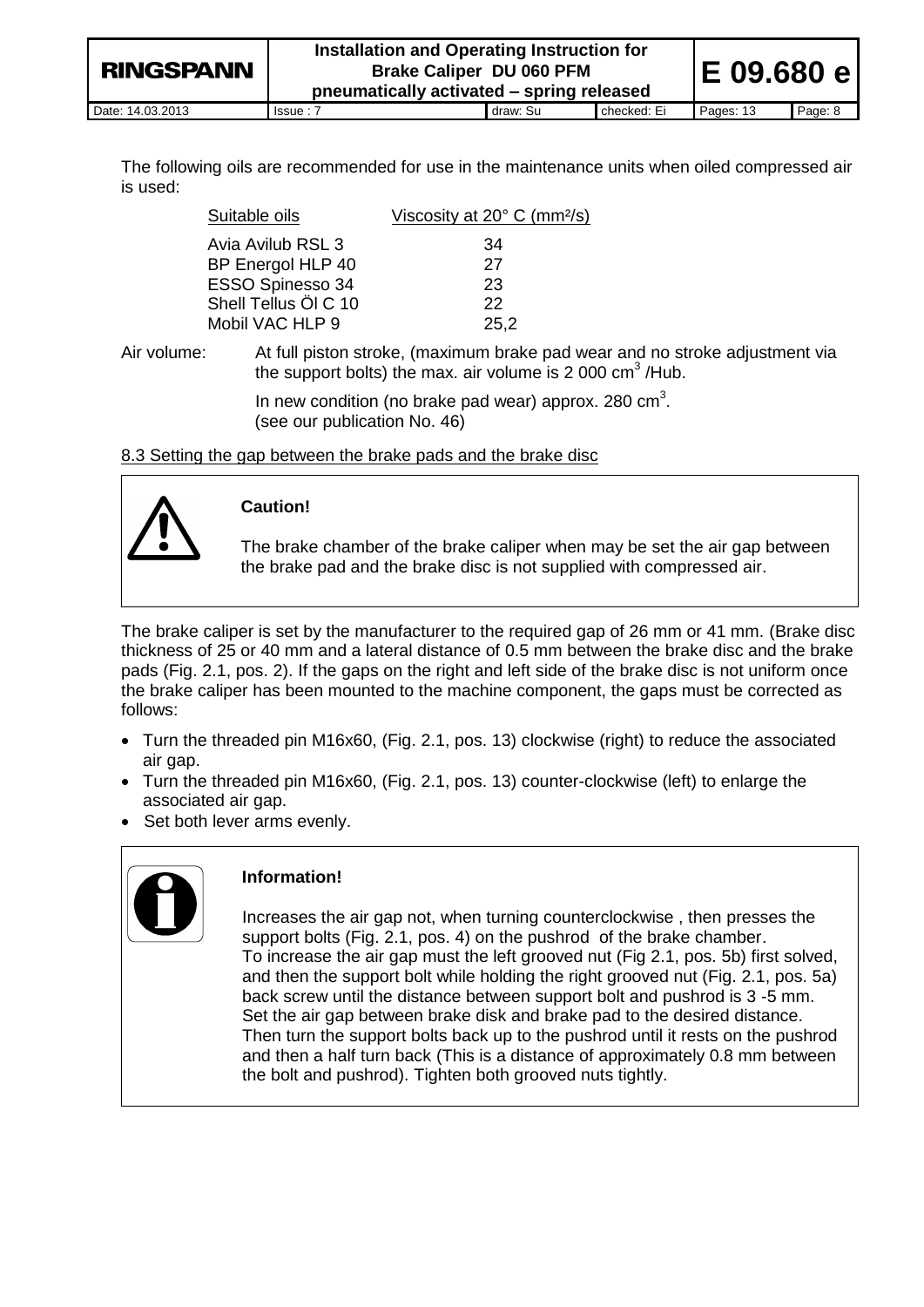| <b>RINGSPANN</b> |  |
|------------------|--|
|                  |  |

**Installation and Operating Instruction for Brake Caliper DU 060 PFM pneumatically activated – spring released**

Date: 14.03.2013 Issue : 7 draw: Su checked: Ei Pages: 13 Page: 9

**E 09.680 e**



# **Caution!**

It is essential to ensure that the brake pads (2) do not rub against the brake disc when the brake is released.

# **9. Commissioning**

# 9.1 Running in

An optimum braking effect can be achieved only when the brake pads (2) are in full contact with the brake disc and have been heated briefly to approx. 200°C.

Therefore, it is necessary to perform multiple brief braking operations (running in) at low pneumatic pressure (1-2 bar) while the brake disc is rotating.



# **Caution!**

If the brake cannot be run in, the braking torques specified in our publication No. 46 cannot be achieved. Braking torques may be reduced by as much as 50%.

#### **10. Maintenance and repairs**

#### 10.1 General maintenance

Depending upon operating parameters, maintenance must be performed on the brake caliper at intervals of between 4 and 12 weeks.

- Check both brake calliper arms for ease of movement.
- Clean all bearing and glide points
- Oil or grease bearing and glide points



# **Caution!**

Brake pads may not be exposed to contact with lubricants.

Check the following connections for tightness:

- brake caliper to machine component
- brake chamber to brake caliper lever arm

Check the following for proper seal:

- brake chamber
- hose connection

(leaks can be detected easily and quickly with a product such as "Güpoflex LECKSUCHER", manufactured by: GÜPO GmbH, 77694 Kehl, Germany telephone +49 07851/4044-45)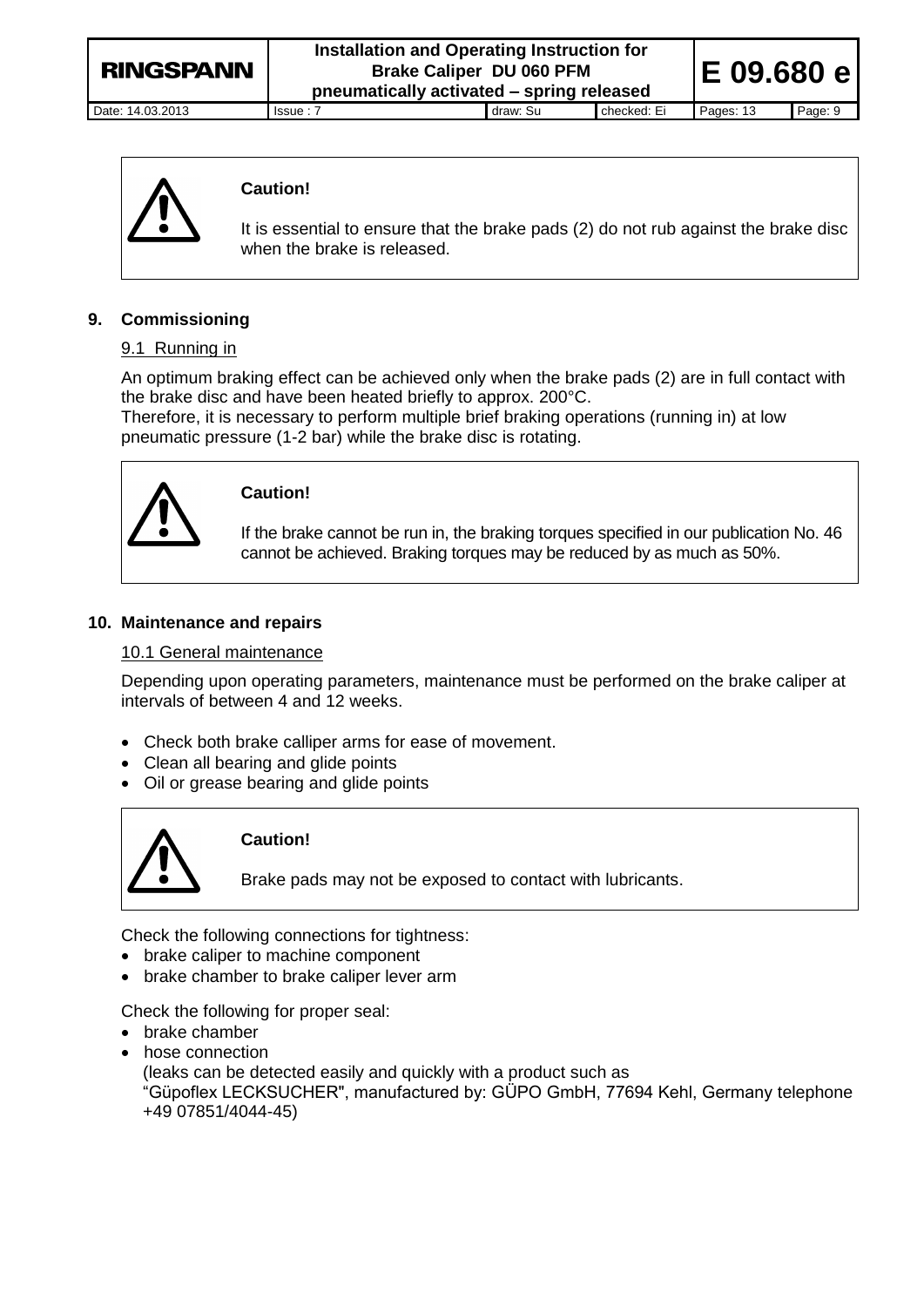**E 09.680 e**

#### 10.2 Permissible brake pad wear and brake pad replacement



#### **Caution!**

The brake pads may worn only to a residual thickness of 9 mm. (At this thickness, the maximum possible swivel range of the brake levers is exhausted and no further braking power is available.) Brake pads must always be replaced in pairs.



# **Danger to life and limb!**

The brake pads may be replaced only when the Plant or the working machine is standstill!



# **Caution!**

The spring bracket (Fig. 2.1, pos. 16) which support the swivel mounts (Fig. 2.1, pos. 15) against the lever arms (Fig. 2.1, pos. 9) must not be released.

#### Replacing of brake pads

- $\bullet$  Remove the two return springs (Fig. 2.1, pos. 6), the 4 screws (Fig. 2.1, pos. 20) and the sheet metal brackets (Fig. 2.1, pos.19).
- Screw the threaded pins M16 (Fig. 2.1, pos.13) as far back that you can the brake pads (Fig. 2.1, pos. 2) can pull out easily by means of a wire hook or pincer in the direction of the brake lever end.
- Insert the new brake pads. Make sure that the slotted back plates of the brake pads on the holding discs (Fig. 2.1, pos.17) positioned over the swivel mounts so that the brake pads are kept on the swivel mounts.
- Then install again the previously removed parts (screws, sheet metal brackets and return spring).
- Set the air gap again one, as described in Section 8.3.

Have you made a stroke adjustment as described under Section 10.3, you must loosen the two grooved nuts (Fig. 2.1, pos. 5a and 5b) from the support bolts (Fig. 2.1, pos.4) and the support bolts to the distance  $74 + 4$  mm (see Fig. 2.1),  $-$  theoretical dimension for new brake pads modify.

Tighten the nuts only finger tight, since this later by the air gap setting solve again must.

#### 10.3 Braking stroke adjustment

When the friction material is abraded (worn), the gap between the brake disc and the brake pads is enlarged. The required braking stroke increases. The braking stroke can be adjusted as described.

 Turn It has the adjustment screws in the brake lever (threaded pin M16, Fig. 2.1, pos. 13 clockwise, until the original value of about 0.5 mm between the friction pads and the disc is again. (Check with feeler gauge).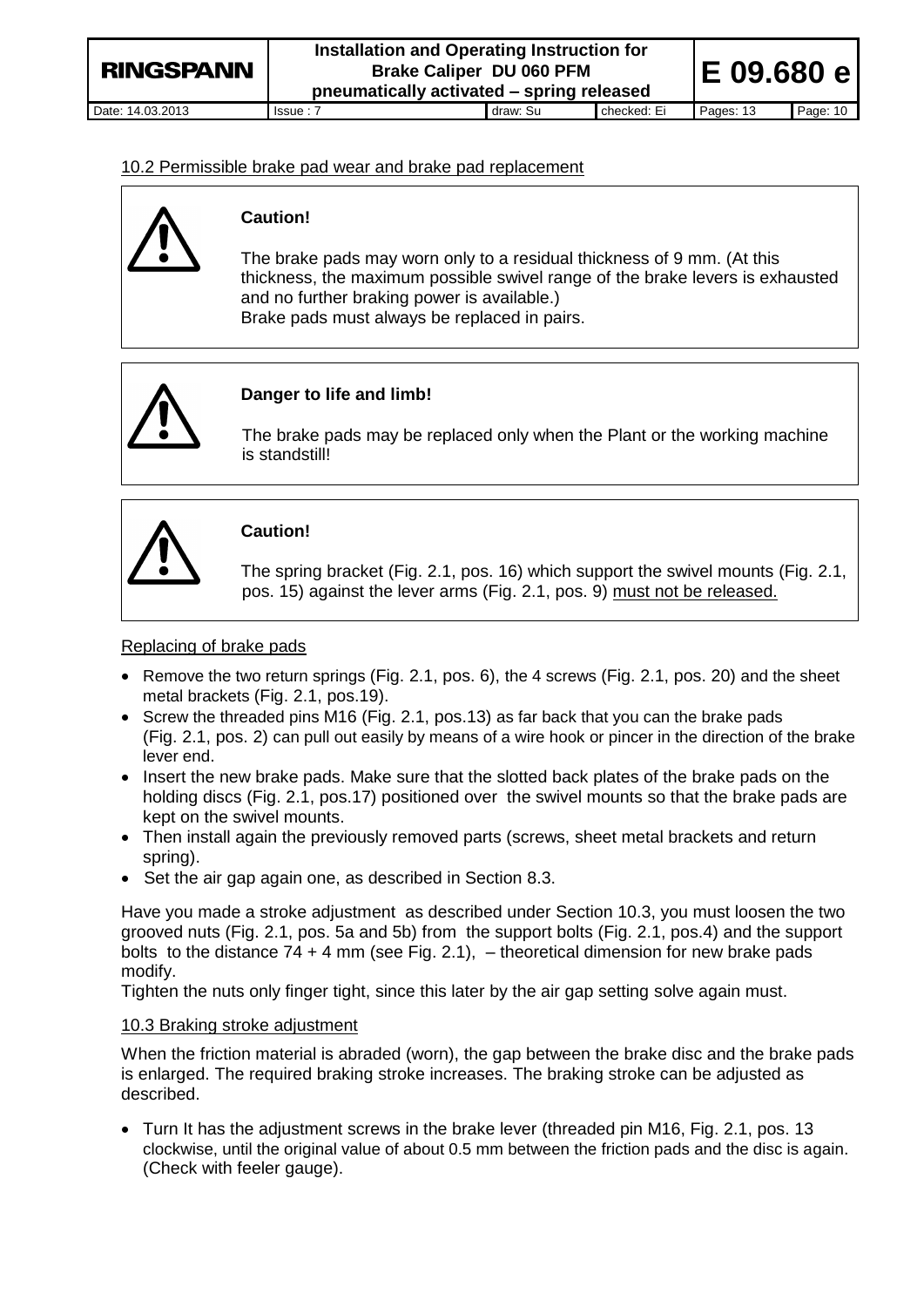- Loosen the left grooved nut (Fig. 2.1, pos.5b) and screw it back.
- Turn the support bolts while holding the right grooved nut (Fig. 2.1, pos. 5a) clockwise up to the pushrod until it rests on the pushrod.
- Then turn the support bolts a half turn back (This is a distance of approximately 0.8 mm between a support bolts and pushrod).
- Tighten both locknuts (grooved nuts) tightly.



# **Information!**

The braking stroke increases with brake pad wear. Brake engagement time becomes slightly longer.



# **Danger to life and limb!**

The brake pads may be replaced only when the Plant or the working machine is standstill!



# **Caution!**

Brake pads must always be replaced in pairs.



# **Caution!**

Make sure that before replacement of the brake pads no pressed air at the brake caliper is supplied.

# 10.4 Disassembly and replacement of consumable parts in the brake chamber

The brake chamber is defective, if the pushrod no moves itself when air pressure to the piston is applied, or if the brake chamber air blows.



# **Information!**

In the interest of safety, the inspection and repair of a defective brake chamber should always be performed at the RINGSPANN plant. If this is not possible due to special circumstance, we request that you consult us before proceeding.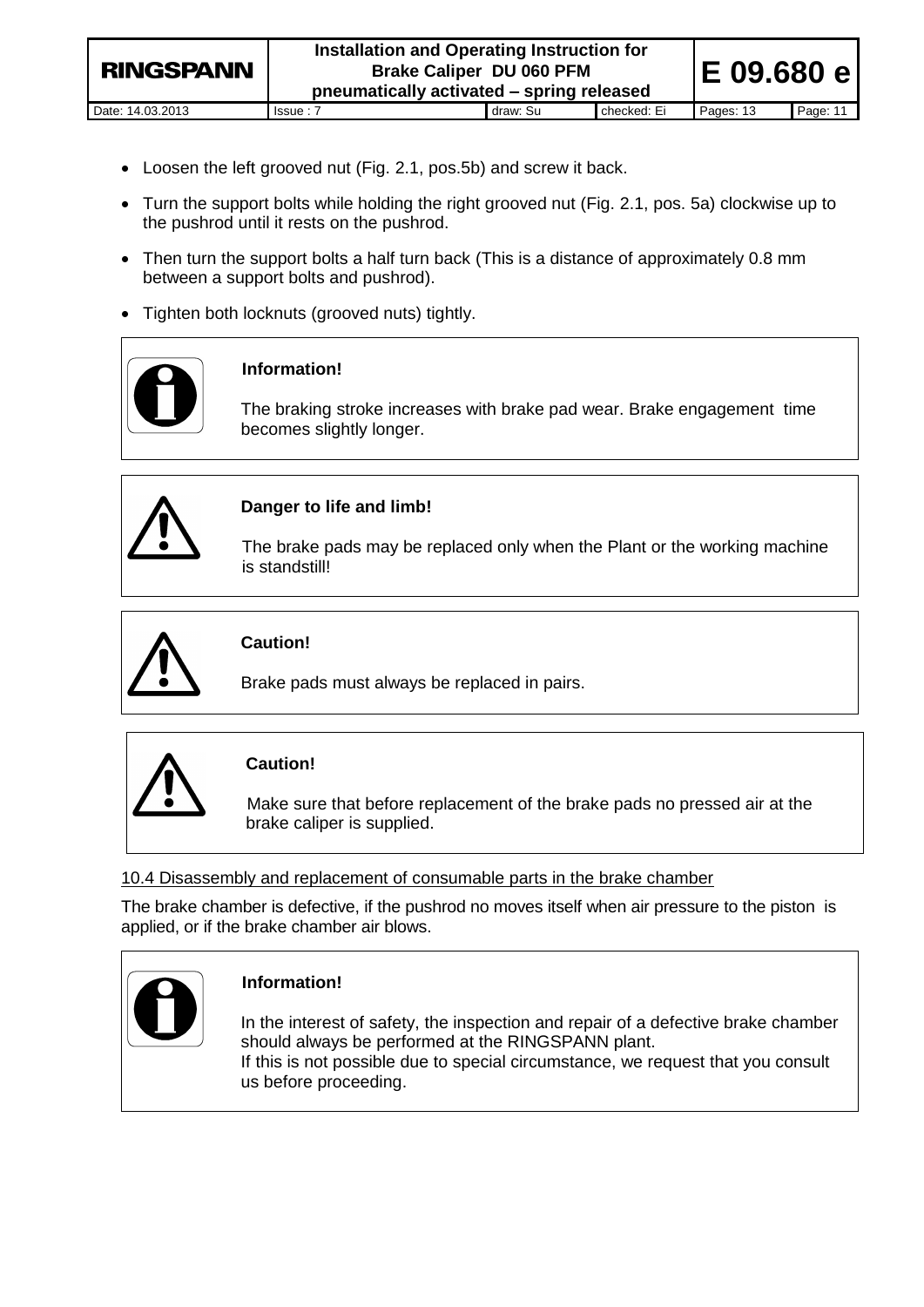| <b>RINGSPANN</b> | Installation and Operating Instruction for<br><b>Brake Caliper DU 060 PFM</b><br>pneumatically activated - spring released |          |             |           | IE 09.680 e |  |
|------------------|----------------------------------------------------------------------------------------------------------------------------|----------|-------------|-----------|-------------|--|
| Date: 14.03.2013 | Is sue: 7                                                                                                                  | draw: Su | checked: Ei | Pages: 13 | Page: 12    |  |



# **Danger to life and limb!**

The seals may be replaced only when the Plant or the working machine is standstill!

# **11. Installation of a inductive proximity switch (optional)**

With a holder, on the support bolt (Fig.2.1, pos.4) and the pushrod of the brake chamber fixed, can with a installed inductive proximity switch the status "caliper open" will queried. A suitable proximity switch (see pos. 4 of the parts list) can be supplied by us.

# 11.1 Drawing and parts list: mounting a inductive proximity switch.



#### option: cultivation of proximity switch



|   | Part   Nomenclature                              | Quantity | Part number         |
|---|--------------------------------------------------|----------|---------------------|
|   | Holder for inductive proximity switch M12        |          | 2769.070.005.000000 |
| 2 | Hexagonal screw M16 x 60 ISO 4017                |          | 5019.016.011.000000 |
| 3 | Hexagonal nut M16 ISO 4032                       |          | 5101.016.001.000000 |
| 4 | Inductive proximity switch witch plug connection |          | 3502.112.004.B024VG |

# 11.2. Electrical connection inductive proximity switch

| Switching function                 | : PNP (closer)           | Switch gap                       | $: 2 \, \text{mm}$ flush |
|------------------------------------|--------------------------|----------------------------------|--------------------------|
| Op. voltage                        | : $1030$ V DC            | Op. current                      | $: 0200$ mA              |
| Idle current                       | : $<$ or = 17 mA         | Residual current                 | : $<$ or = 0,5 mA        |
| Voltage drop                       | : $<$ or = 3 V           | Short-circ. protection: cyclical |                          |
| Volt reverse protection: protected |                          | Control display                  | : multipoint LED         |
| Temp. range                        | : -25 to $+70^{\circ}$ C | Safety class                     | : IP67                   |
| Connection                         | : $V1$ plug              | Housing                          | : stainless steel        |

| Switch gap              | : 2 mm flus    |
|-------------------------|----------------|
| Op. current             | $: 0200$ m.    |
| <b>Residual current</b> | : $<$ or = 0,5 |
| Short-circ. protection  | : cyclical     |
| Control display         | : multipoint   |
| Safety class            | : IP $67$      |
| Housing                 | : stainless    |

Fig. 11.3: Proximity switch wiring scheme